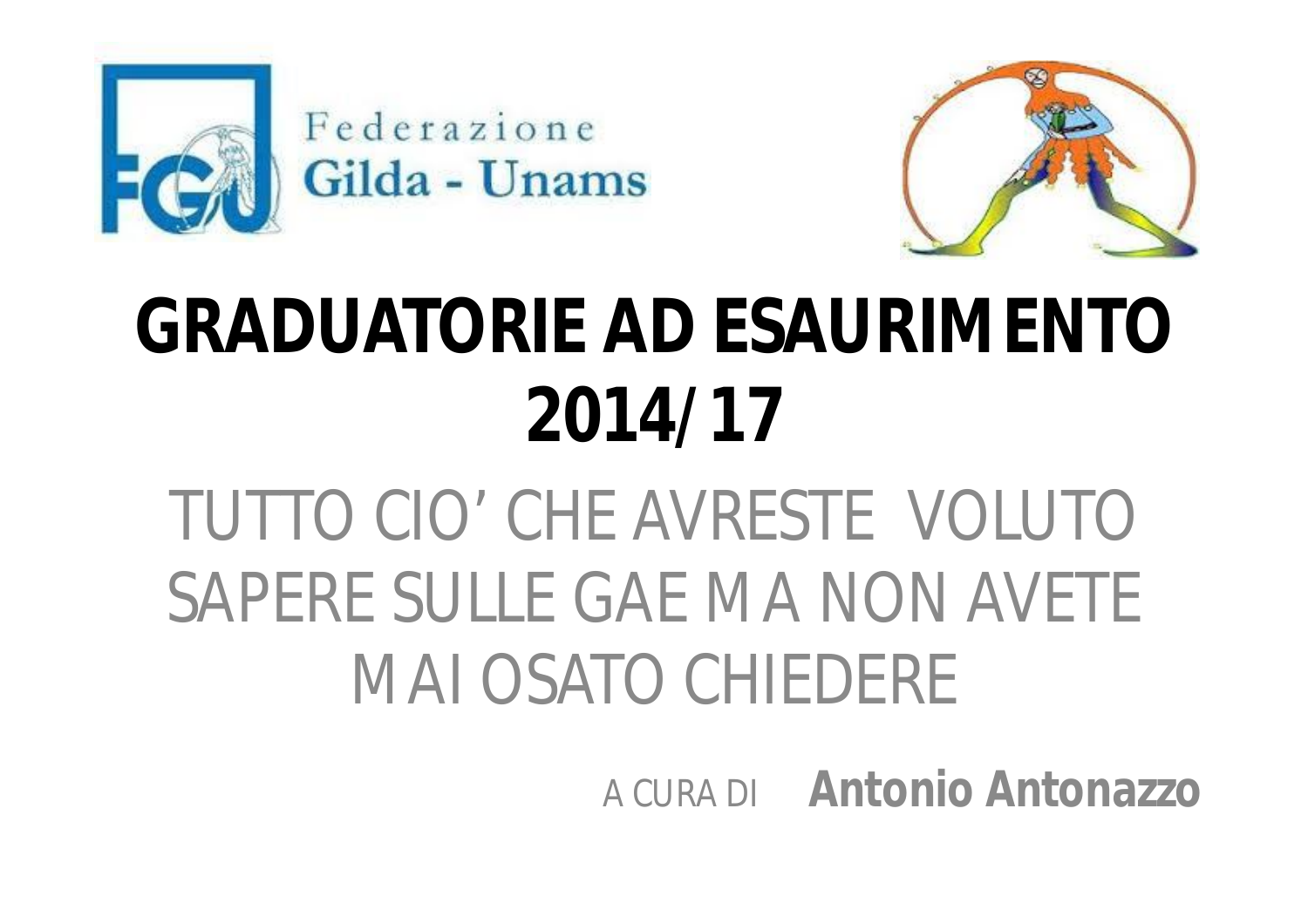#### **LE GAE SONO COSTITUITE A FASCE SECONDO I SEGUENTI CRITERI:**

- I FASCIA: DOCENTI INCLUSI IN DUE DISTINTE PROVINCE, IN POSSESSO DI UN TITOLO ABILITANTE CONSEGUITO ENTRO IL 13/5/1996
- II FASCIA: DOCENTI INCLUSI IN DUE DISTINTE PROVINCE, IN POSSESSO DI UN TITOLO ABILITANTE CONSEGUITO ENTRO IL 25/5/1999
- III FASCIA: DOCENTI CHE HANNO ACQUISITO UN TITOLO ABILITANTE AI SENSI DELLA LELLE 124/99 ( SESSIONI RISERVATE, CONCORSI ORDINARI DEL 1999 O ANTECEDENTI, CORSO S.S.I.S., LAUREATI IN SCIENZA DELLA FORMAZIONE PRIMARIA ENTRO L'A.S 2006/07, CORSO DI II LIVELLO PRESSO I CONSERVATORI )
- FASCIA AGGIUNTIVA: ISTITUITA NELL'A.S 2012/13 PER I DOCENTI CHE NEGLI ANNI 2008/09, 2009/10 E 2010/11 CHE AVEVANO CONSEGUITO L'ABILITAZIONE DOPO AVER FEQUENTATO I CORSI COBASLID, CORSI DI LAUREA IN SCIENZA DELLA FORMAZIONE PRIMARIA E IL 2° E 3° CORSO FINALIZZATO A DOCENTI DI EDUCAZIONE MUSICALE

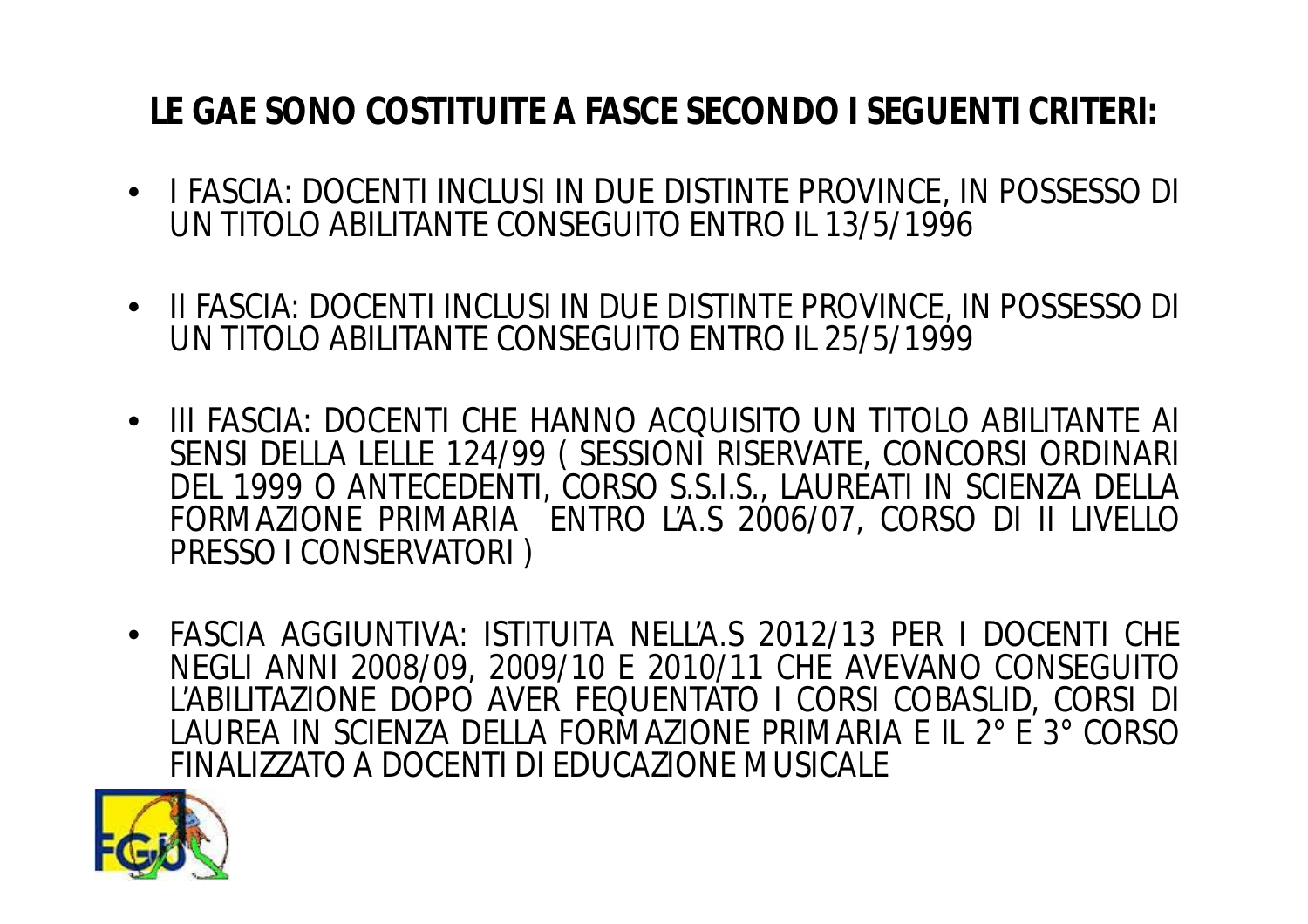

- LE DOMANDE VANNO PRESENTATE ESCLUSIVAMENTE ON-LINE. E' IMPORTANTE QUINDI VERIFICARE CHE IL PROPRIO ACCESSO AD ISTANZE ON-LINE SIA ATTIVO E DI ESSERE IN POSSESSO DEL CODICE PERSONALE.
- CHI NON PRESENTA LA DOMANDA O LA IN CARTACEO AUTOMATICAMENTE DEPENNATO.
- PUO' PRESENTARE LA DOMANDA SOLO CHI E' GIA' INSERITO (A PIENO TITOLO O CON RISERVA) NELLE GAE 2011/14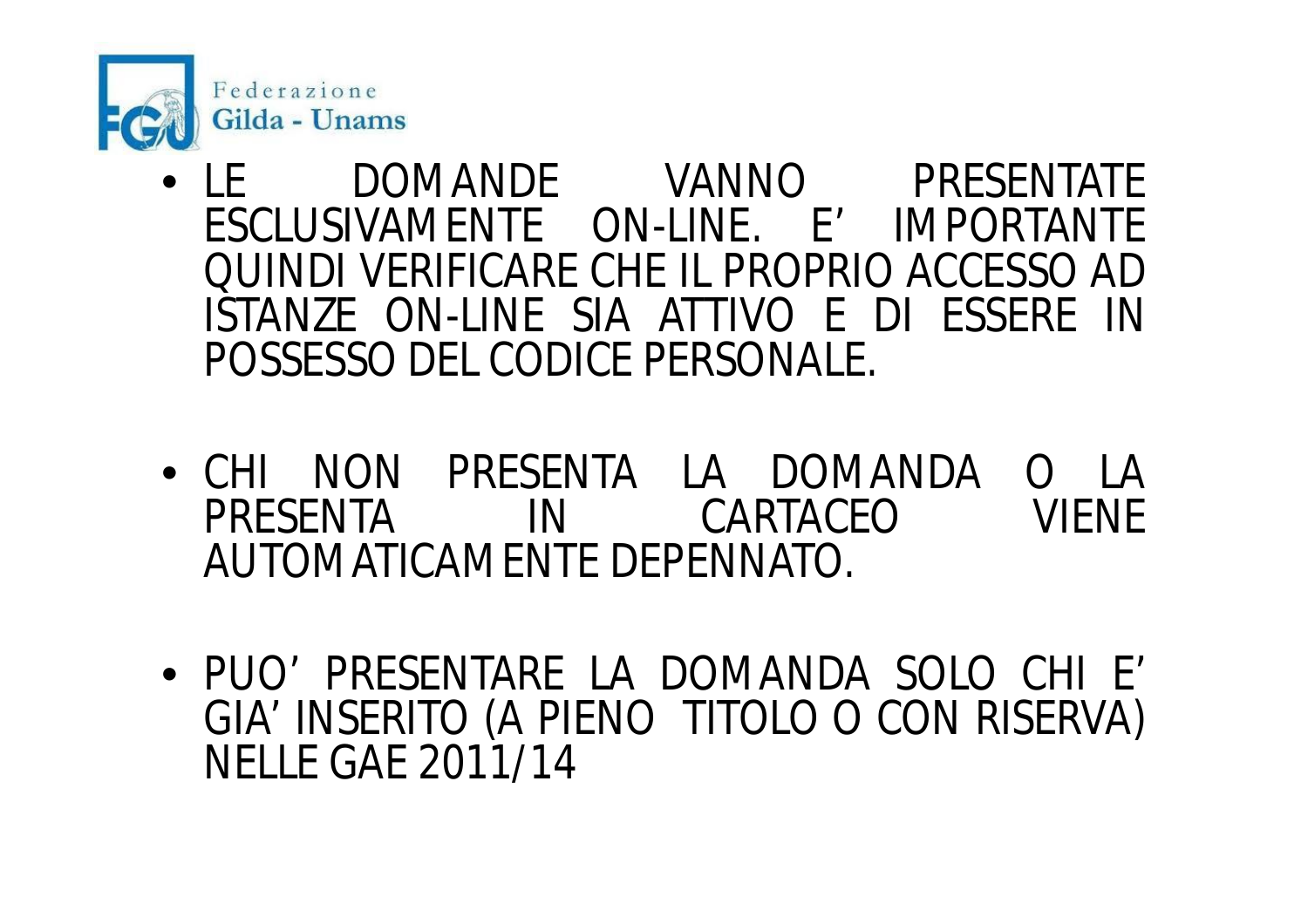- LA DOMANDA VA PRESENTATA A PARTIRE DAL 14 APRILE E FINO AL 10 MAGGIO
- CON LA DOMANDA SI PUO' CHIEDERE L'AGGIORNAMENTO DEL PROPRIO PUNTEGGIO, LO SCIOGLIMENTO DELLA RISERVA, LA CONFERMA DELL'ISCRIZIONE CON RISERVA.
- E' POSSIBILE CHIEDERE IL TRASFERIMENTO DA UNA PROVINCIA AD UN'ALTRA.
- LE SITUAZIONI SOGGETTE A SCADENZA (DIRITTO DI PRECEDENZA PER LA 104 O DIRITTI DI PREFERENZA VARI) VANNO NUOVO DICHIARATE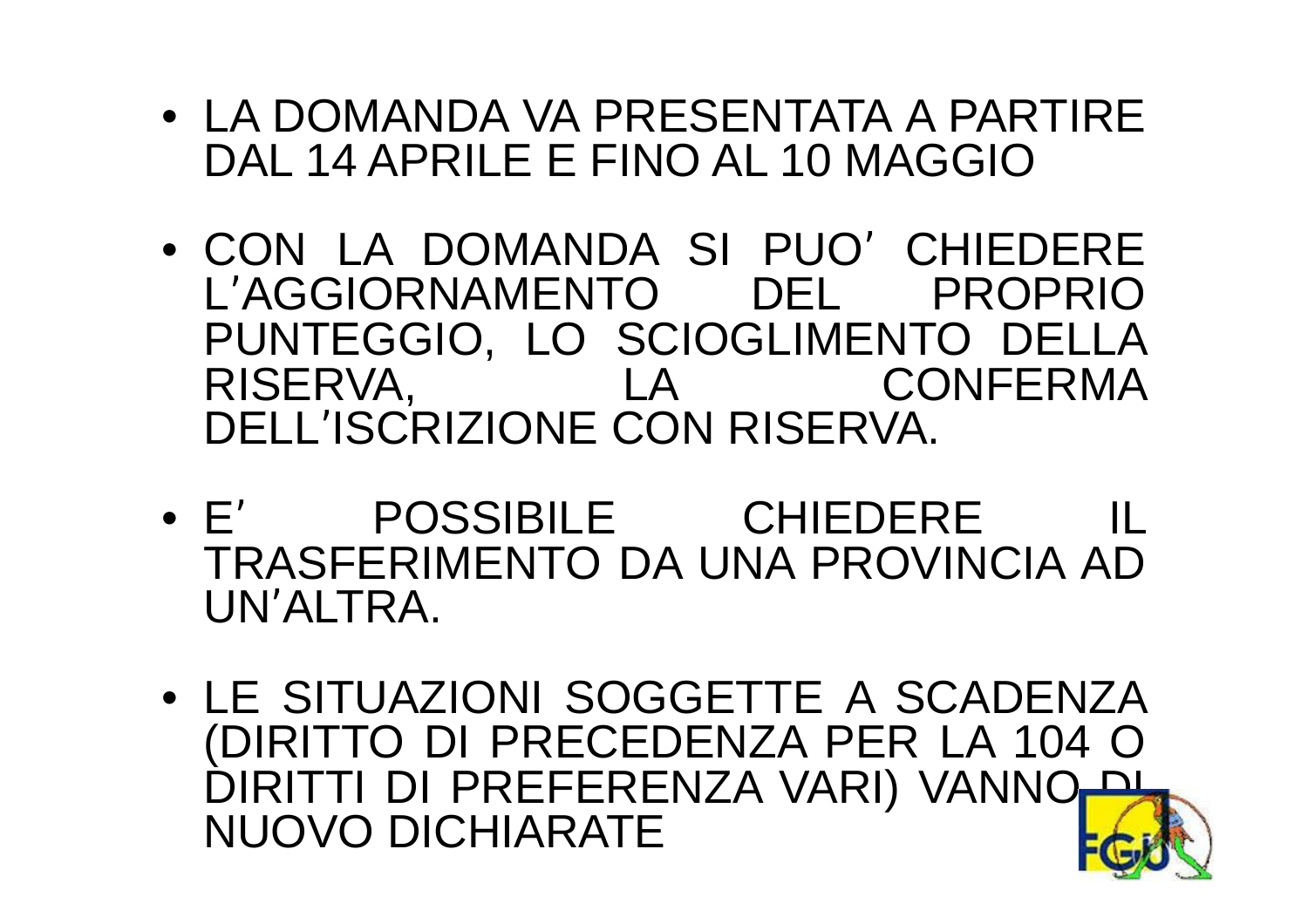



PER POTER BENEFICIARE DEL DIRITTO ALL'ASSUNZIONE SUI<br>POSTI RISERVATI, E' NECESSARIO CHE GLI INTERESSATI POSTI RISERVATI, E' NECESSARIO CHE GLI<br>DICHIARINO DI ESSERE ISCRITTI NELLE DICHIARINO DI ESSERE ISCRITTI NELLE LISTE DI<br>COLLOCAMENTO OBBLIGATORIO (E QUINDI ESSERE COLLOCAMENTO DISOCCUPATI). SE GLI INTERESSATI HANNO GIA' RESO QUESTA DICHIARAZIONE ALL'ATTO AGGIORNAMENTO DELLE GAE, DOVRANNO SEMPLICEMENTE CONFERMARE DI AVERE IL DIRITTO AD ESSERE ASSUNTI SUI POSTI RISERVATI. SE TALE DIRITTO E' STATO INVECE ACQUISITO SOLO DI RECENTE, PER POTERNE BENEFICIARE, GLI INTERESSATI DOVRANNO PRESENTARE TALE DICHIARAZIONE ALL'ATTO DELL'AGGIORNAMENTO DELLA DOMANDA (SE ATTUALMENTE SONO IN SERVIZIO, PER BENEFICIARE DEL DIRITTO AD ASPIRARE AI POSTI RISERVATI QUESTI COLLEGHI DOVRANNO NECESSARIAMENTE LICENZIARSI ED ISCRIVERSI NEGLI ELENCHI SPECIALI DI COLLOCAMENTO).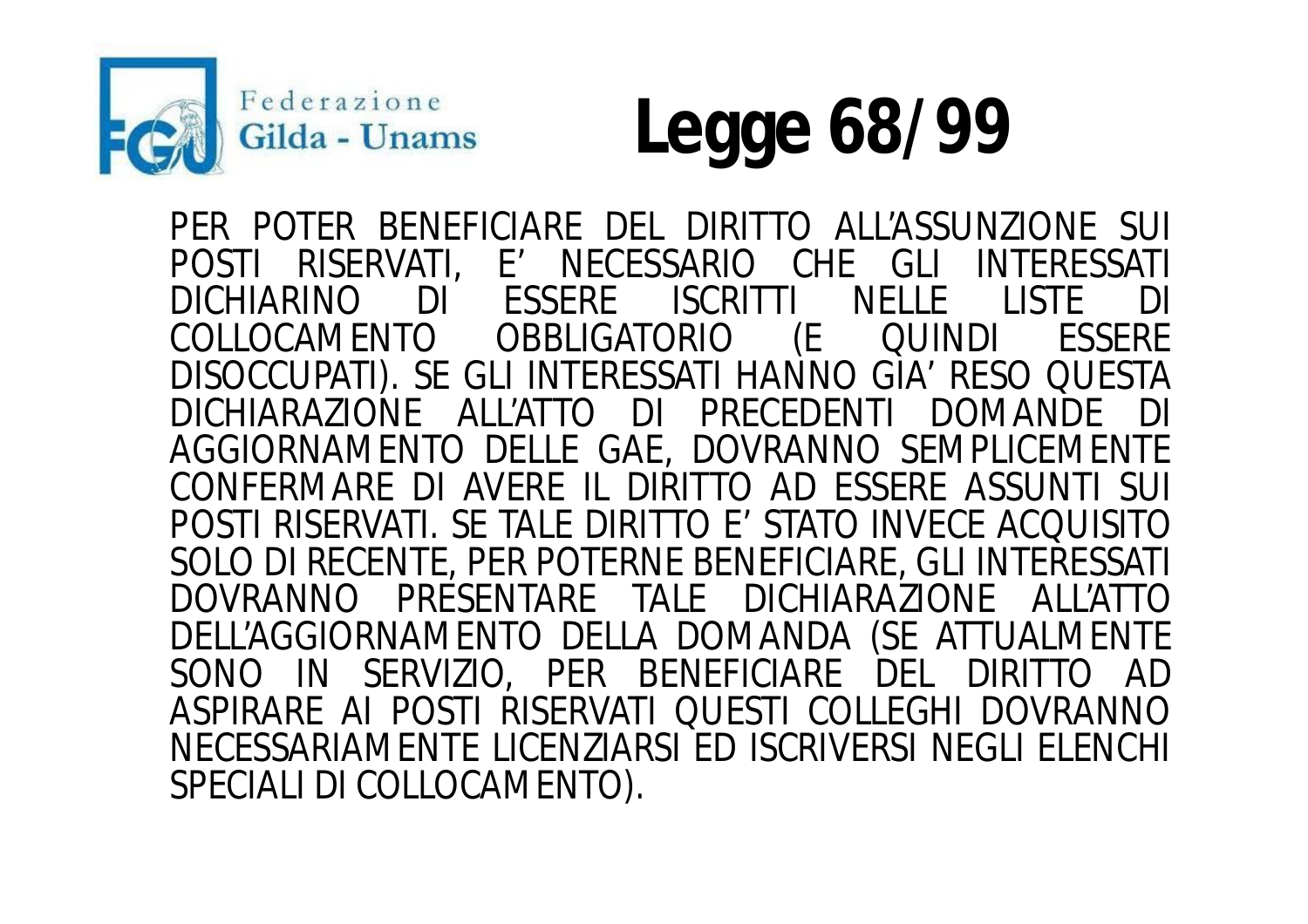- I DOCENTI ISCRITTI NELLE PRIME TRE FASCE DELLE GAE, POTRANNO AGGIORNARE IL LORO PUNTEGGIO CON TITOLI E SERVIZI ACQUISITI DOPO IL PRIMO GIUGNO 2011. E' POSSIBILE DICHIARARE I TITOLI ED I SERVIZI PRECEDENTI A TALE DATA, SOLO SE MAI DICHIARATI IN PRECEDENZA O MAI VALUTATI.
- PER I DOCENTI INSERITI NELLA FASCIA AGGIUNTIVA, VALE LO STESSO PRINCIPIO, MA LA DATA LIMITE DA CONSIDERARE, E' IL 10 LUGLIO 2012.
- SONO VALUTABILI I SERVIZI DI INSEGNAMENTO SOLO SE CORRISPONDENTI ALLA STESSO ORDINE DI SCUOLA ( INFANZIA + PRIMARIA ) O A CLASSI DI CONCORSO (SECONDARIA INFERIORE E SUPERIORE )

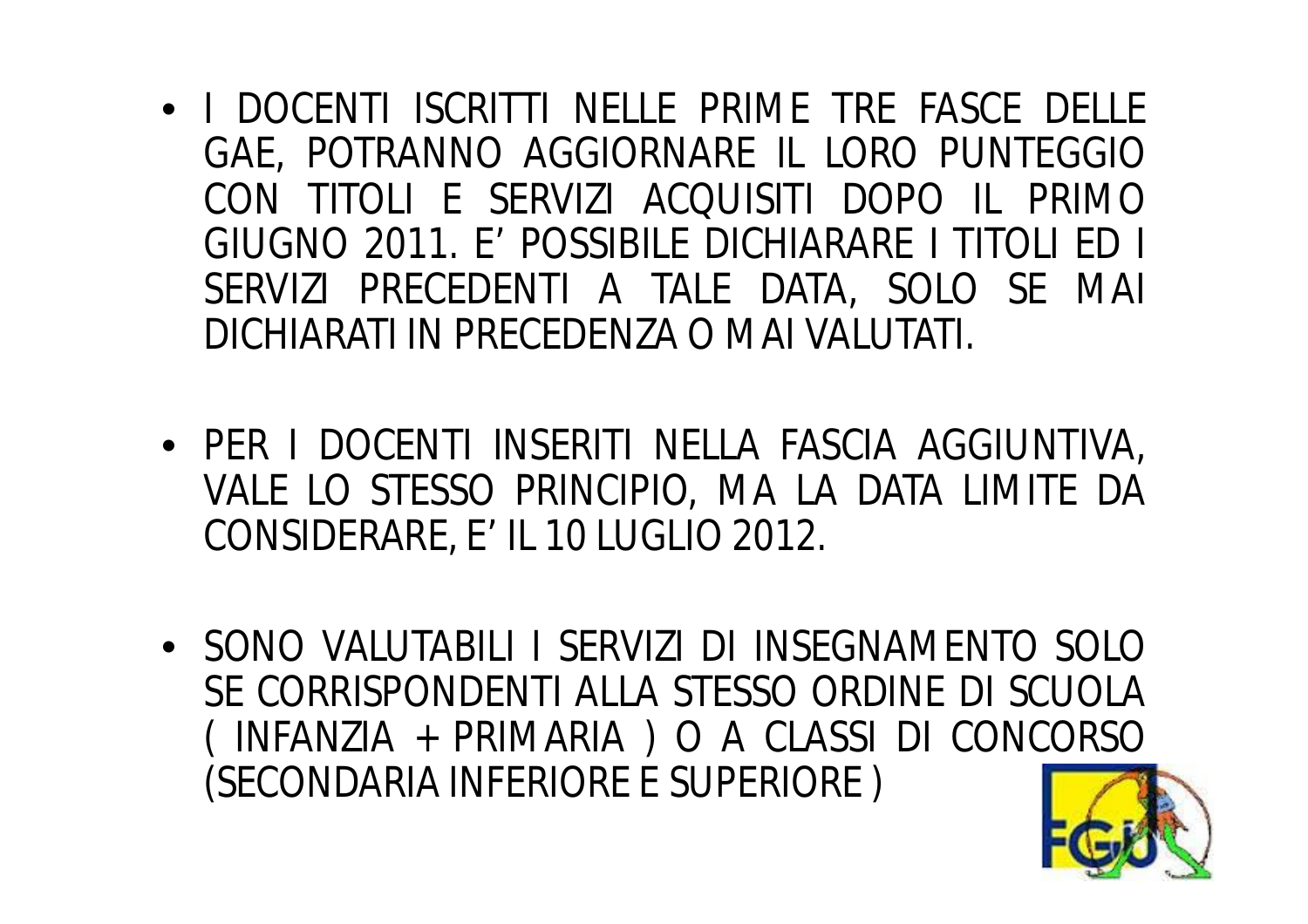





- SONO VALUTABILI ANCHE I SERVIZI SVOLTI A PARTIRE 2012/13, SU PROGETTI CONVENZIONATI CON IL MIUR DELLA DURATA MINIMA DI TRE MESI E MASSIMA DI 8.
- IL SERVIZIO NEI LICEI MUSICALI E' VALIDO SOLO SE RIFERITO ALLA SPECIFICA CLASSE DI CONCORSO ( 31/A, 32/A, 77/A).
- LA VALUTAZIONE VIENE FATTA, PER LA I E II FASCIA, SULLA BASE DELLA TABELLA 1 ( FARE LINK ), MENTRE PER LA III FASCIA E PER QUELLA AGGIUNTIVA, SULLA BASE DELLA TABELLA 2 ( FARE LINK )
- A PARITA' DI PUNTEGGIO, PREVALE L' ANZIANITA' DI ISCRIZIONE NELLA GAE DI QUELLA PROVINCIA.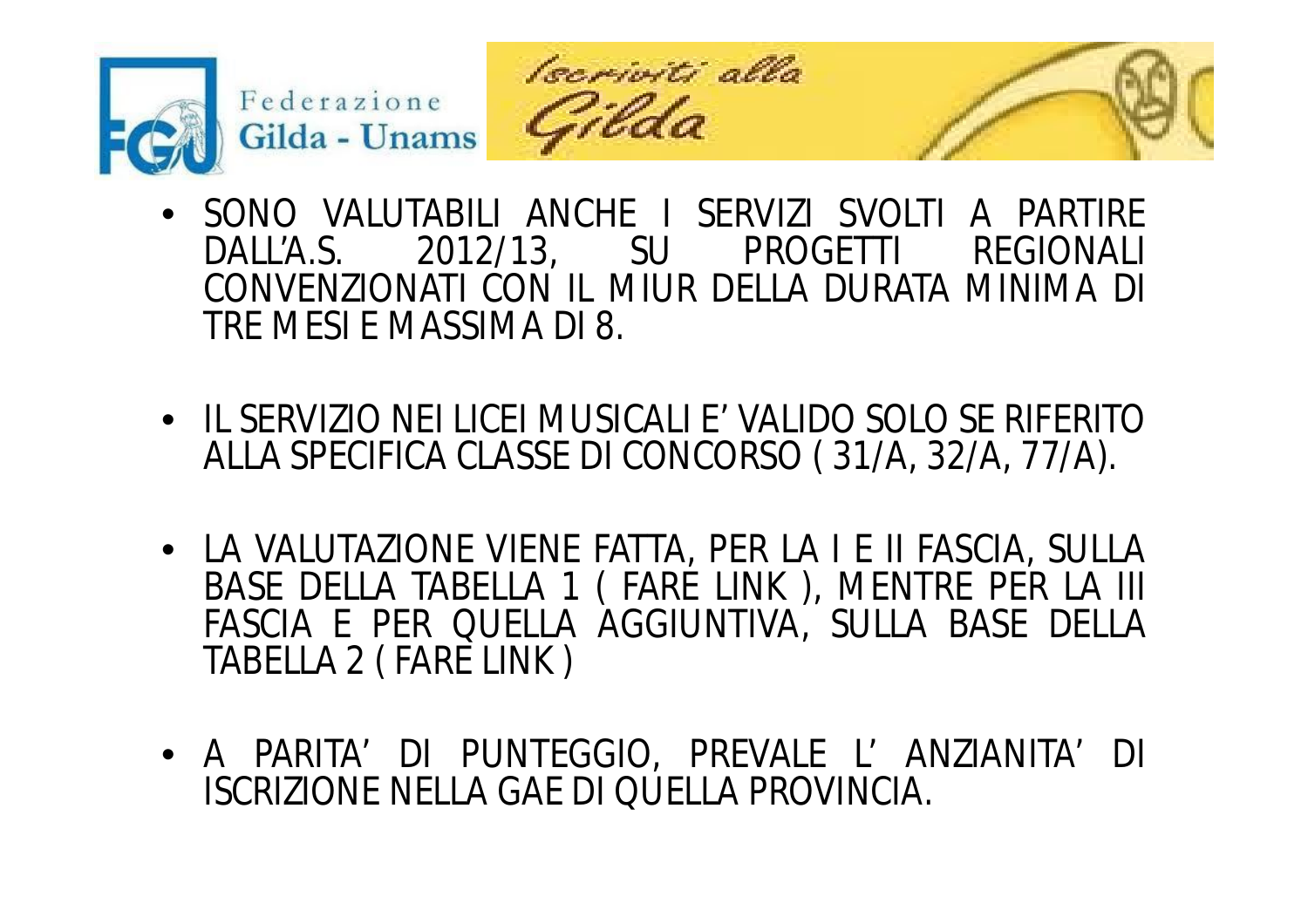

### IN PARTICOLARE SI RAMMENTA CHE:

- OGNI ANNO DI SERVIZIO SPECIFICO E' VALUTABILE FINO AD UN MASSIMO DI 6 MESI (IN CASO DI SERVIZIO SPECIFICO 2 PUNTI PER OGNI MESE O FRAZIONE SUPERIORE A 15 GG, PER 6 MESI=12 PUNTI)
- E' POSSIBILE FARSI VALUTARE IL SERVIZIO SVOLTO IN UNA CLASSE DI CONCORSO SU DI UN'ALTRA ( SERVIZIO ASPECIFICO ). IN TAL CASO PERO', LA VALUTAZIONE VIENE DIMEZZATA E SI VALUTA FINO AD UN MASSIMO DI 6 PUNTI (1 PUNTO PER OGNI MESE O FRAZIONE SUPERIORE A 15 GG, PER 6 MESI=6 PUNTI)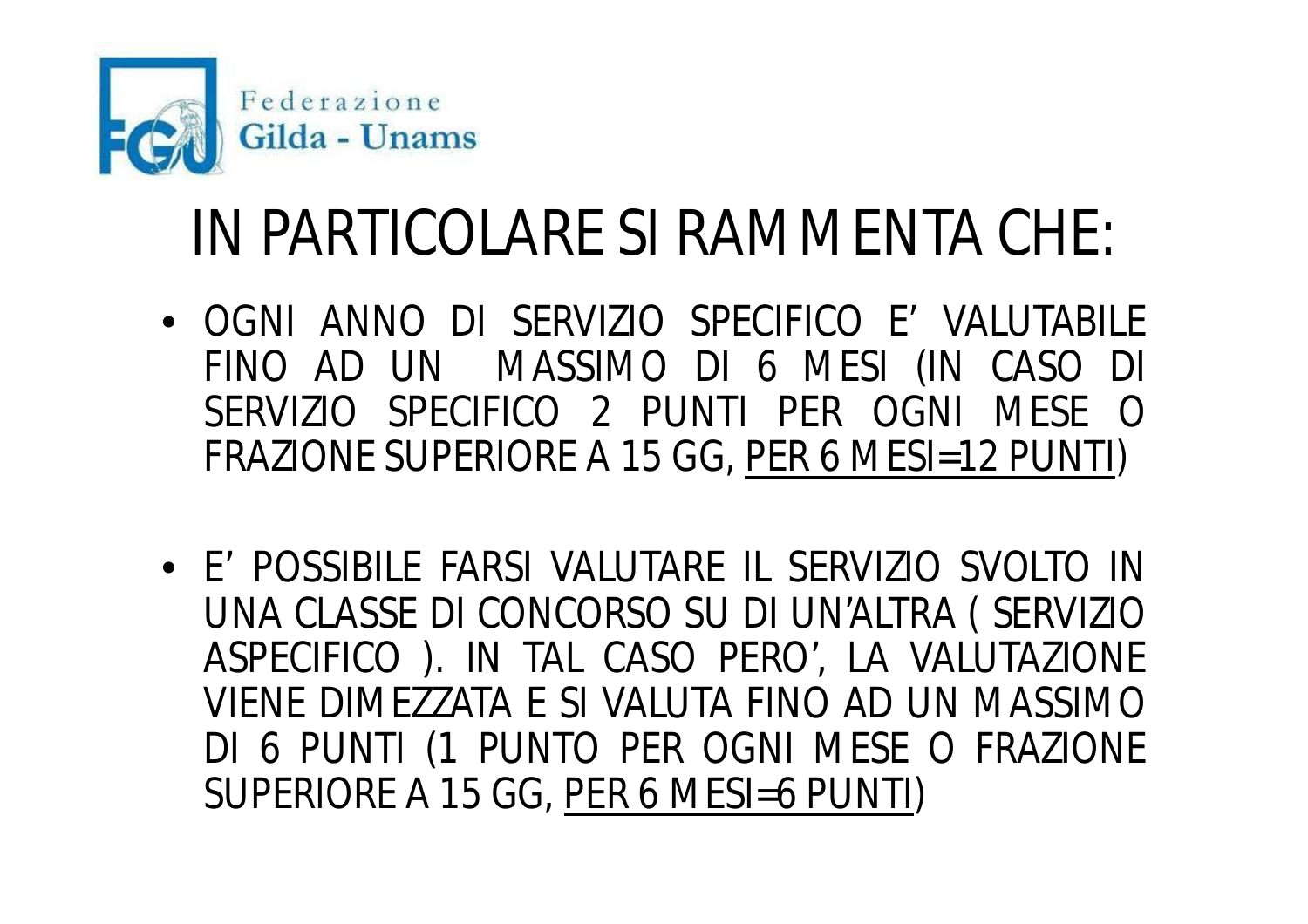- E' POSSIBILE RIVALUTARE IL PUNTEGGIO DEL PROPRIO TITOLO DI ACCESSO SE, NEL FRATTEMPO, SE NE E' ACQUISITO UNO PIU' FAVOREVOLE. ATTENZIONE PERO', IN TAL CASO, IL SERVIZIO SVOLTO IN CONTEMPORANEA ALLA FREQUENZA DELLA NUOVA PROCEDURA ABILITANTE NON PUO' ESSERE COMPUTATO E, SE GIA' ATTRIBUITO, VERRA' DECURTATO.
- I CORSI DI PERFEZIONAMENTO/SPECIALIZZAZIONE, VENGONO VALUTATI FINO AD UN MASSIMO DI 10 PUNTI (3 PUNTI PER I CORSI DA 1500 ORE 60 CFU).
- NON E' POSSIBILE SPOSTARE PUNTEGGI GIA' ATTRIBUITI, DA UNA GRADUATORIA AD UN'ALTRA.

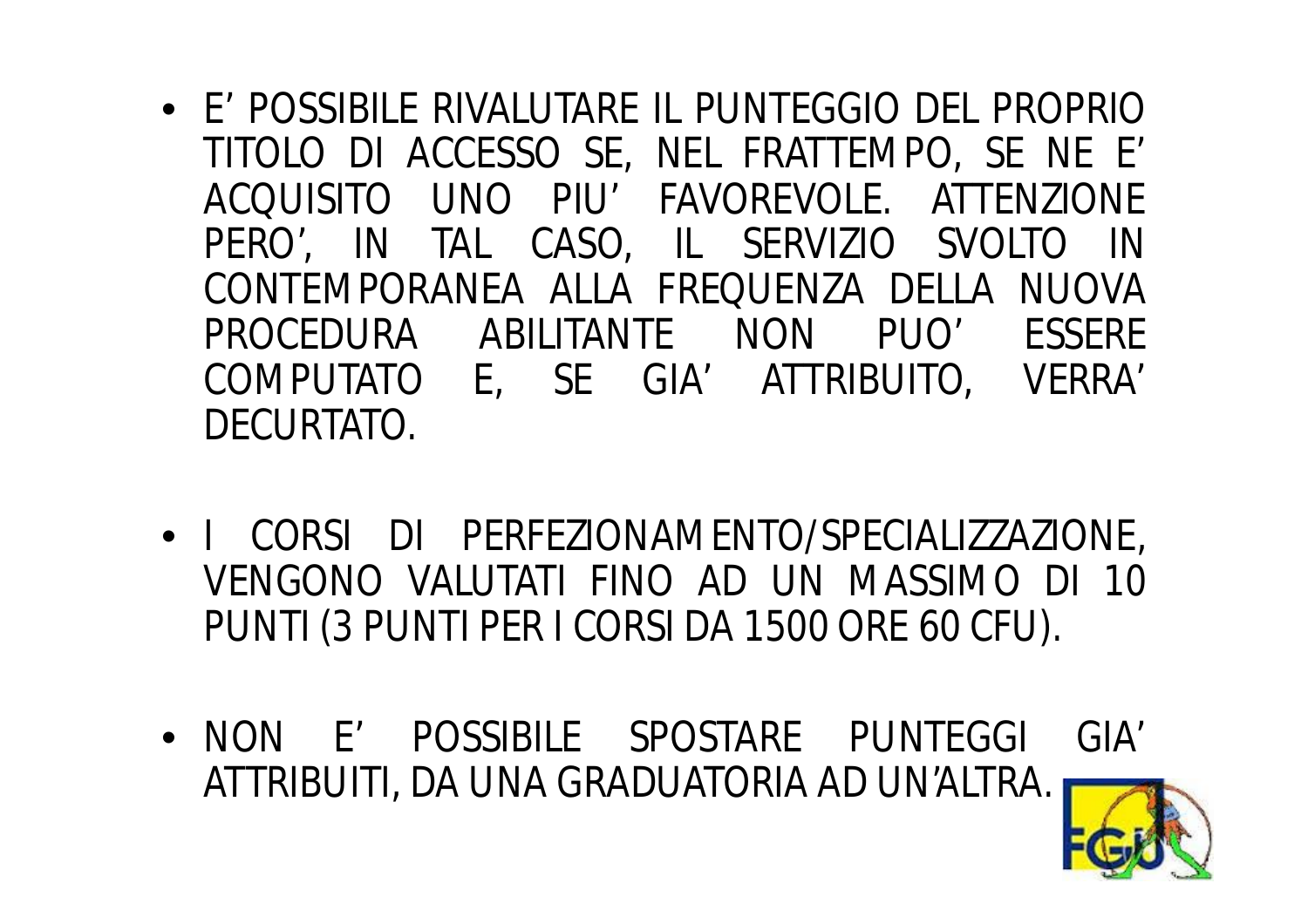- IL SERVIZIO MILITARE CONTINUA AD ESSERE VALUTATO SOLO SE IN COSTANZA DI NOMINA.
- I DOCENTI ASSUNTI A TEMPO INDETERMINATO NON POSSONO CHIEDERE L'AGGIORNAMENTO DELLE GAE, NEMMENO SU UNA CLASSE DI CONCORSO DIVERSA DA QUELLA DI TITOLARITA'
- PER I DOCENTI DI SOSTEGNO DELLE SUPERIORI, L'AGGIORNAMENTO AVVERRA' PER UN'ULTIMA VOLTA, SULLE DISTINTE 4 AREE ( AD01, AD02, AD03 E AD04 )

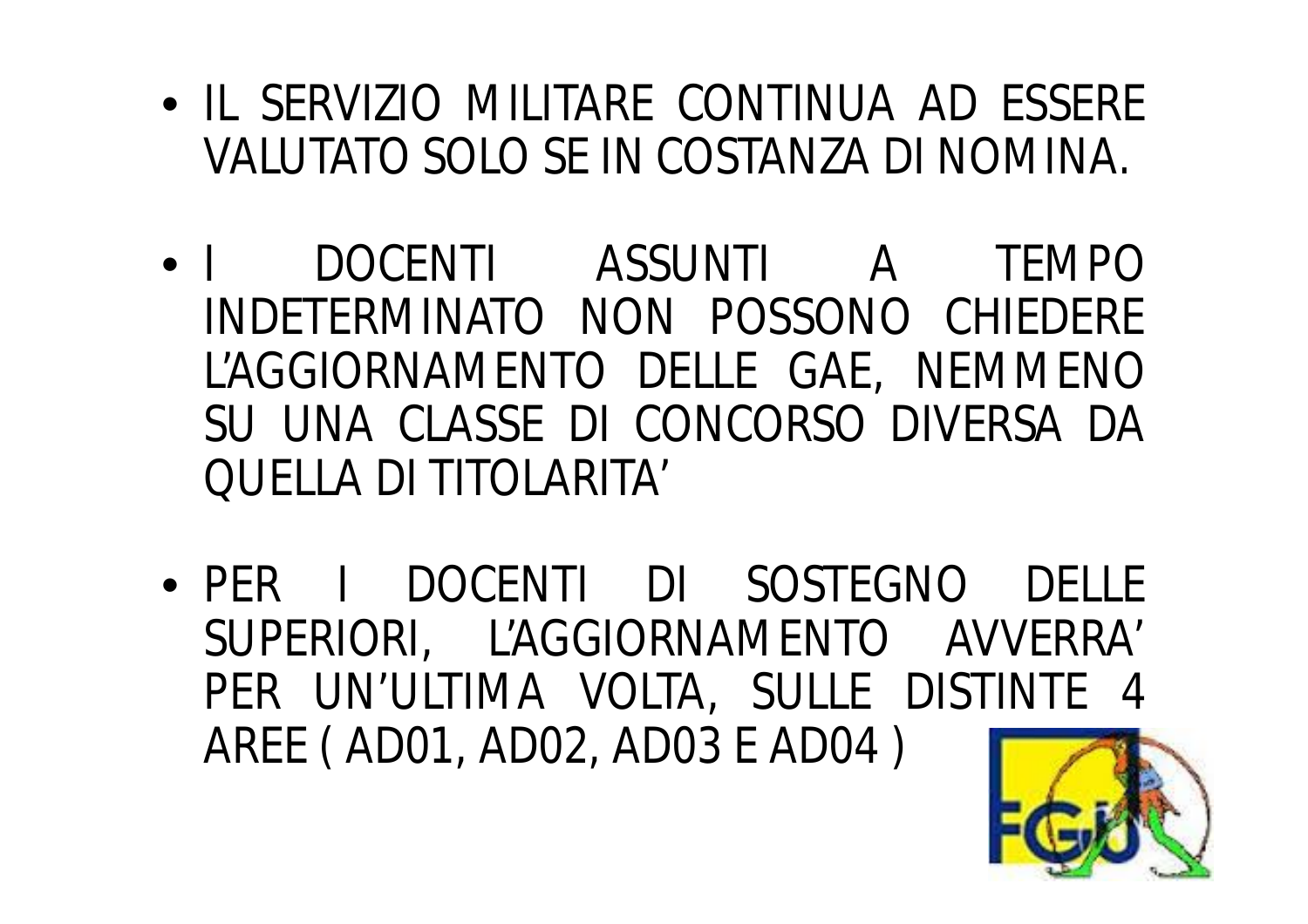

## **Servizio su Sostegno**

- IL SERVIZIO DI SOSTEGNO PRESTATO CON TITOLO, E' VALUTATO PER INTERO A SCELTA DEL DOCENTE, IN UNA DELLE CLASSI DI CONCORSO COMPRESA NELL'AREA DISCIPLINARE DI APPARTENENZA. QUESTO AVVIENE ANCHE SE IL SERVIZIO E' STATO PRESTATO SU AREA DIVERSA DA QUELLA DI APPARTENENZA PER ASSENZA DI CANDIDATI NELL'AREA DI RIFERIMENTO.
- E' POSSIBILE, PER UN DOCENTE DI SOSTEGNO CON TITOLO, DICHIARARE DI VOLER RINUNCIARE AD UN'EVENTUALE NOMINA SU SOSTEGNO (SEZIONE C2 DELLA DOMANDA). TALE POSSIBILITA' E' PRECLUSA A CHI AVESSE CONSEGUITO IL TITOLO SULLA BASE DEL D.M. 21/05.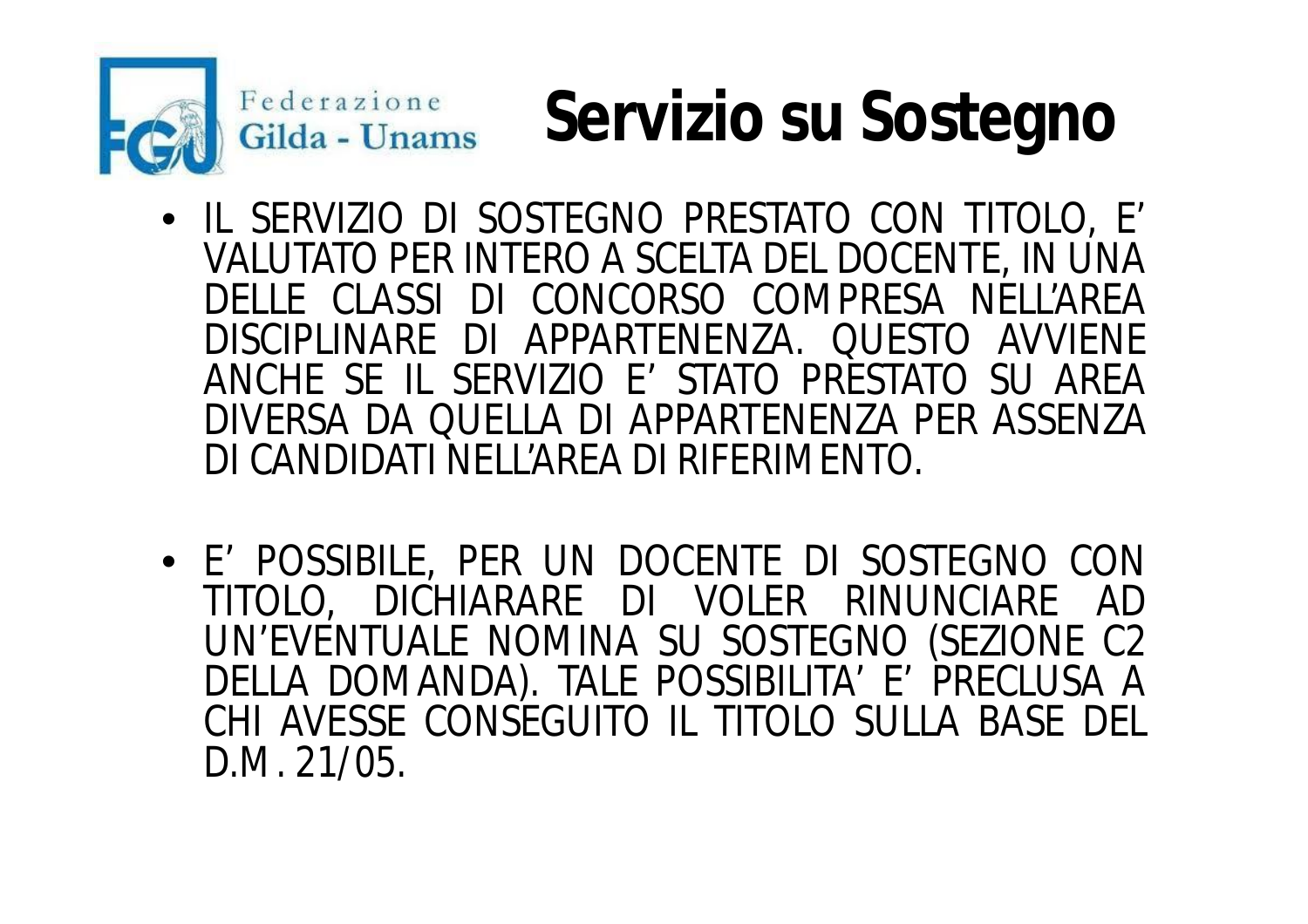- L'ISCRIZIONE NELLE CON RISERVA, NON CONSENTE ALL'INTERESSATO DI STIPULARE CONTRATTI NE' A TEMPO DETERMINATO, NE' A TEMPO INDETERMINATO-
- LE GRADUATORIE SARANNO VALIDE PER IL TRIENNIO 2014/15, 2015/16 E 2016/17 E SARANNO UTILIZZATE SIA PER L'ASSUNZIONE IN RUOLO SUL 50% DEI POSTI ANNUALMENTE AUTORIZZATO, SIA PER GLI INCARICHI A TEMPO DETERMINATO PER SUPPLENZE ANNUALI E FINO AL TERMINE DELLE ATTIVITA' DIDATTICHE.